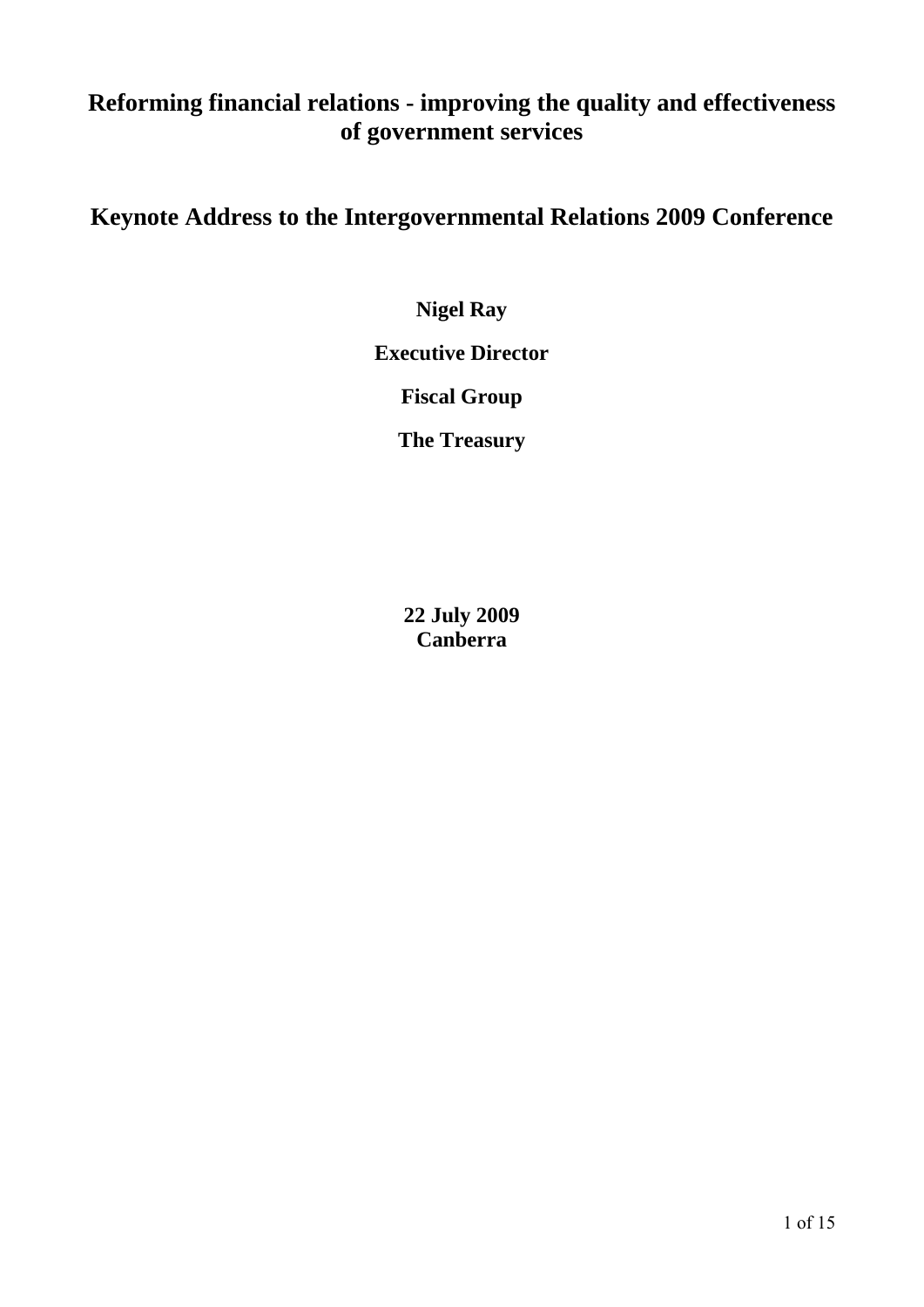# **INTRODUCTION**

## $[S$ lide  $1 - Title$

My topic this morning is reforming financial relations between the Commonwealth and the States. While this topic may seem a little dry, the reforms have an important underlying purpose that touches all Australians.

For the objective of the reforms agreed last year is to improve the quality and effectiveness of government services in health, education, social housing, disabilities etc.

I shall focus my remarks on the new framework for federal financial relations and the Commonwealth-State aspects of the Australia's Future Tax System (AFTS) review. Both exercises provide significant opportunities to improve the wellbeing of all Australians.

# **New framework for federal financial relations**

### [Slide 2 – New framework for federal financial relations]

Last year, the Council of Australian Governments (COAG) committed to the most significant reform of Australia's federal relations in decades. The agreement, which is set out in the new *Intergovernmental Agreement on Federal Financial Relations[1](#page-1-0)* , provides the overarching framework for the Commonwealth's financial relations with the States and Territories.

The reforms support a new era of collaboration on policy development and service delivery. They provide a solid foundation for far-reaching economic and social reforms in areas of national importance. The framework fosters innovation in service delivery and a positive form of competitive federalism.

## [Slide 3 – Four key elements of the new framework]

 $\overline{a}$ 

The new federal financial relations framework has four key elements:

<span id="page-1-0"></span><sup>&</sup>lt;sup>1</sup> The agreement is available at http://federalfinancialrelations.gov.au/content/intergovernmental\_agreements.aspx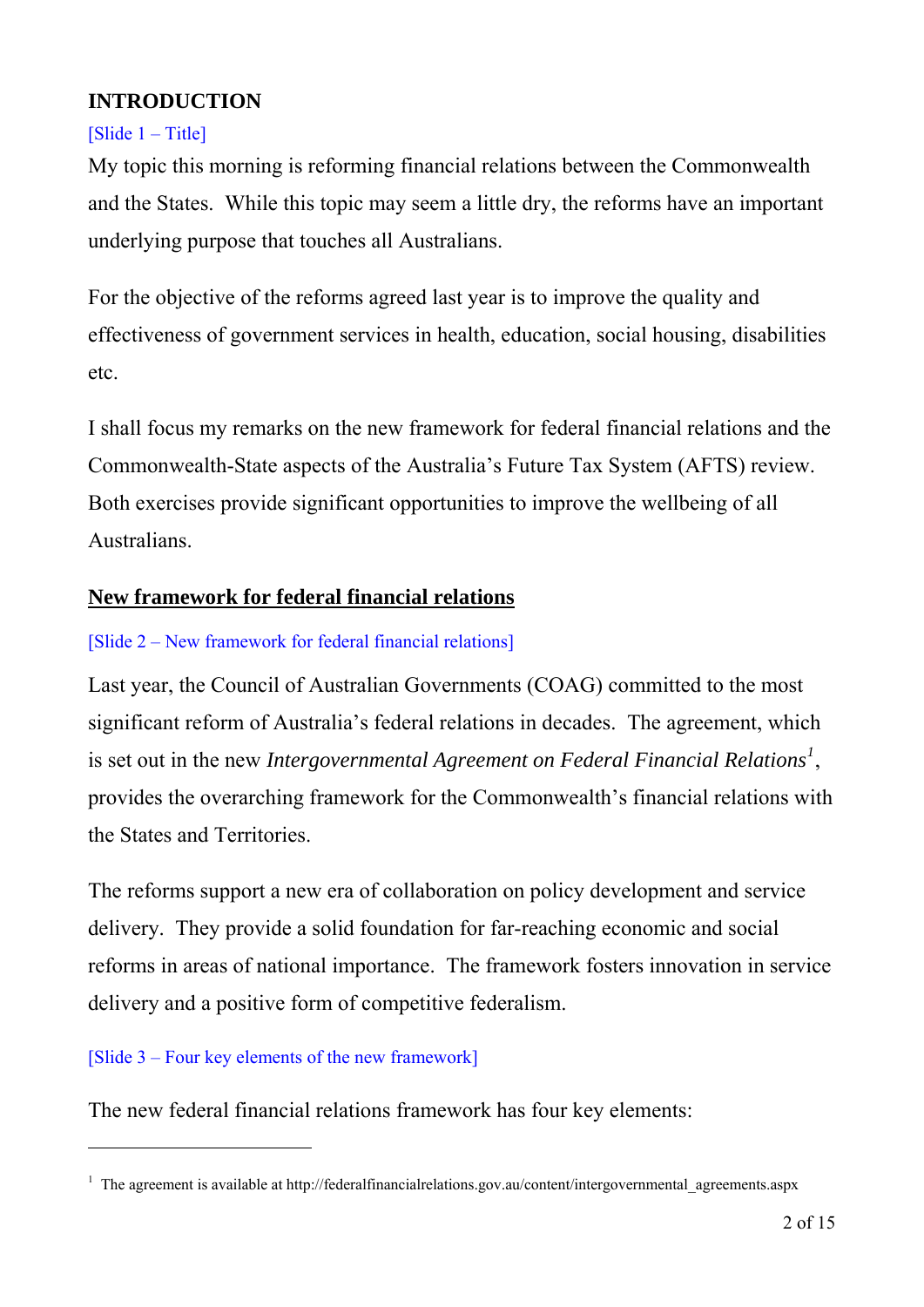- rationalised and centralised payments;
- performance reporting;
- financial reporting; and
- incentives for reform.

## **Rationalised and centralised payments**

[Slide 4 – Four key elements of the new framework – Rationalised and centralised payments]

The new framework modernises the way payments are made to the States and Territories. Under the framework, policy outcomes and objectives have been separated from funding arrangements to ensure that the policy focus is on achieving better services for all Australians.

By taking a collaborative approach, the new framework gives the States and Territories greater flexibility to direct resources to areas where they will produce the best results in each State and Territory.

Previously, financial controls reduced funding certainty for the States and constrained State and Territory budget flexibility and innovation in service delivery. They also created administrative inefficiencies, as the Commonwealth devoted resources to administering and monitoring processes, and the States and Territories devoted resources to compliance with input controls.

Under the new arrangements, the States and Territories have greater budgetary flexibility in return for greater transparency and accountability. The focus is on mutually-agreed outcomes and outputs, rather than on inputs. And jurisdictions have an incentive to innovate and solve problems at the local level.

Under the new framework, the number of payments for specific purposes has been reduced. The overall quantum of Commonwealth funding to the States has been increased. Previously, each payment for a specific purpose had its own negotiating,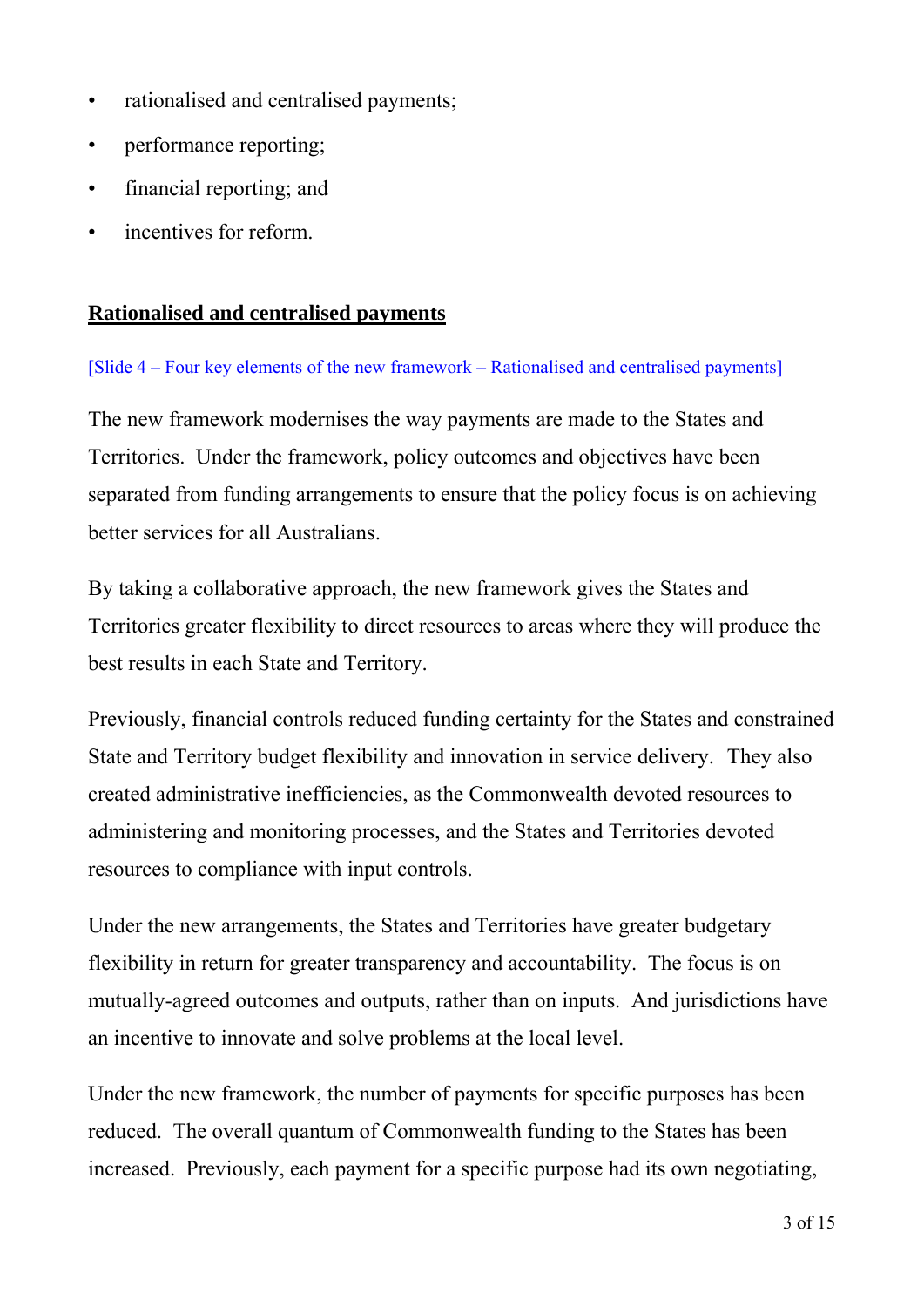administrative and monitoring process. More than 90 specific purpose payments have been rationalised into five new National SPPs for healthcare, schools, skills and workforce development, disabilities services and affordable housing (shown in the slide).

#### [Slide 5 – Rationalising payments]

The Commonwealth's financial relations with the States now come under the umbrella of one piece of legislation, the *Federal Financial Relations Act 2009*. The streamlined legislation will improve public transparency of these payments and the ability of the Parliament to scrutinise the payment arrangements.

The payment arrangements have also been streamlined. Payments are centrally administered by the Commonwealth Treasury and paid directly to each State and Territory Treasury. Although there are no performance benchmarks associated with National Specific Purpose Payments, States and Territories are required to expend funding in the relevant sector. Each State and Territory will provide a report on expenditure to the Ministerial Council for Federal Financial Relations — the treasurers of all jurisdictions — within six months of the end of the financial year.

Having State and Territory Treasuries distribute Commonwealth funding to their portfolio agencies helps reinforce the fact that State and Territory agencies are primarily accountable to their own parliaments — and, ultimately, the public — for their service delivery.

## **Performance reporting**

#### [Slide 6 – Four key elements of the new framework – Performance reporting]

As well as rationalising payments, the new framework reinforces the accountability of governments to their own communities for their service delivery through simpler, standardised and more transparent performance reporting by all jurisdictions.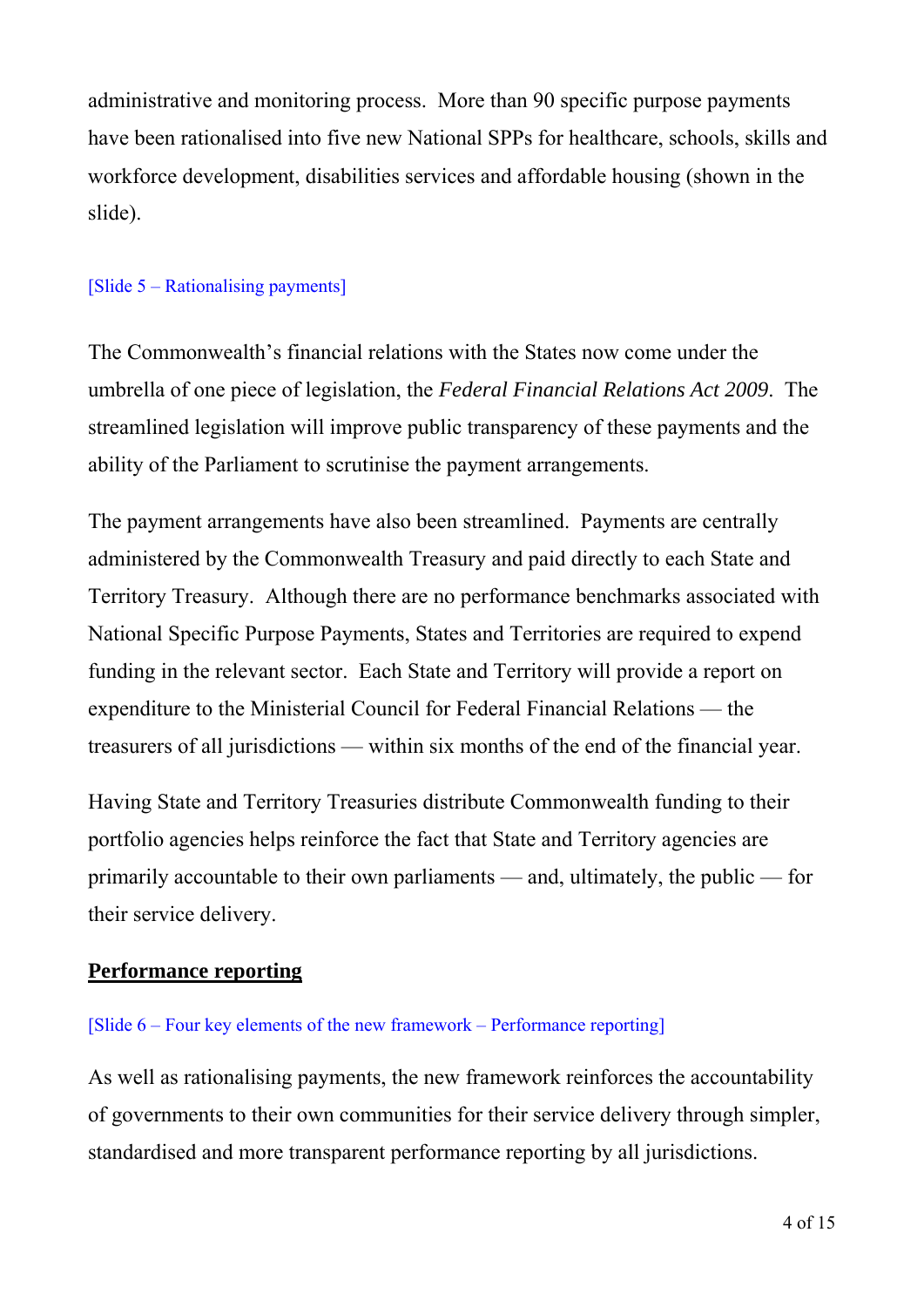By making performance reporting information publicly available, communities will have access to information about which level of government is accountable for the delivery of a particular service. More importantly, they will have access to information on whether a government's policies and programs are contributing effectively to the desired outcomes; being implemented efficiently; and reaching those people for whom they are intended.

In this way, the performance reporting framework is at the core of the new arrangements.

The COAG Reform Council will provide annual reports to COAG. These reports will contain performance data and provide comparative analysis of the performance of governments in meeting the mutually-agreed objectives.

These reports will also highlight examples of good practice and performance, creating a competitive environment. As a result, over time, innovative reforms or methods of service delivery developed in one jurisdiction may be adopted by other jurisdictions.

Also, to assist the COAG Reform Council, the Productivity Commission will report to COAG every two to three years on the economic impacts and benefits of COAG's reform agenda.

This reporting will cover, as appropriate, the realised and prospective economic impacts and benefits of the different reform streams, including regulation, infrastructure and human capital issues of workforce productivity and participation. Each report to COAG will give priority to informing governments of the nature of reform impacts and benefits and the time scale over which benefits are likely to accrue, given COAG's reform framework and implementation plans. Where information about specific reform impacts or initiatives is limited, the Commission's reporting will produce broad or 'outer envelope' estimates of the potential benefits and costs of reform.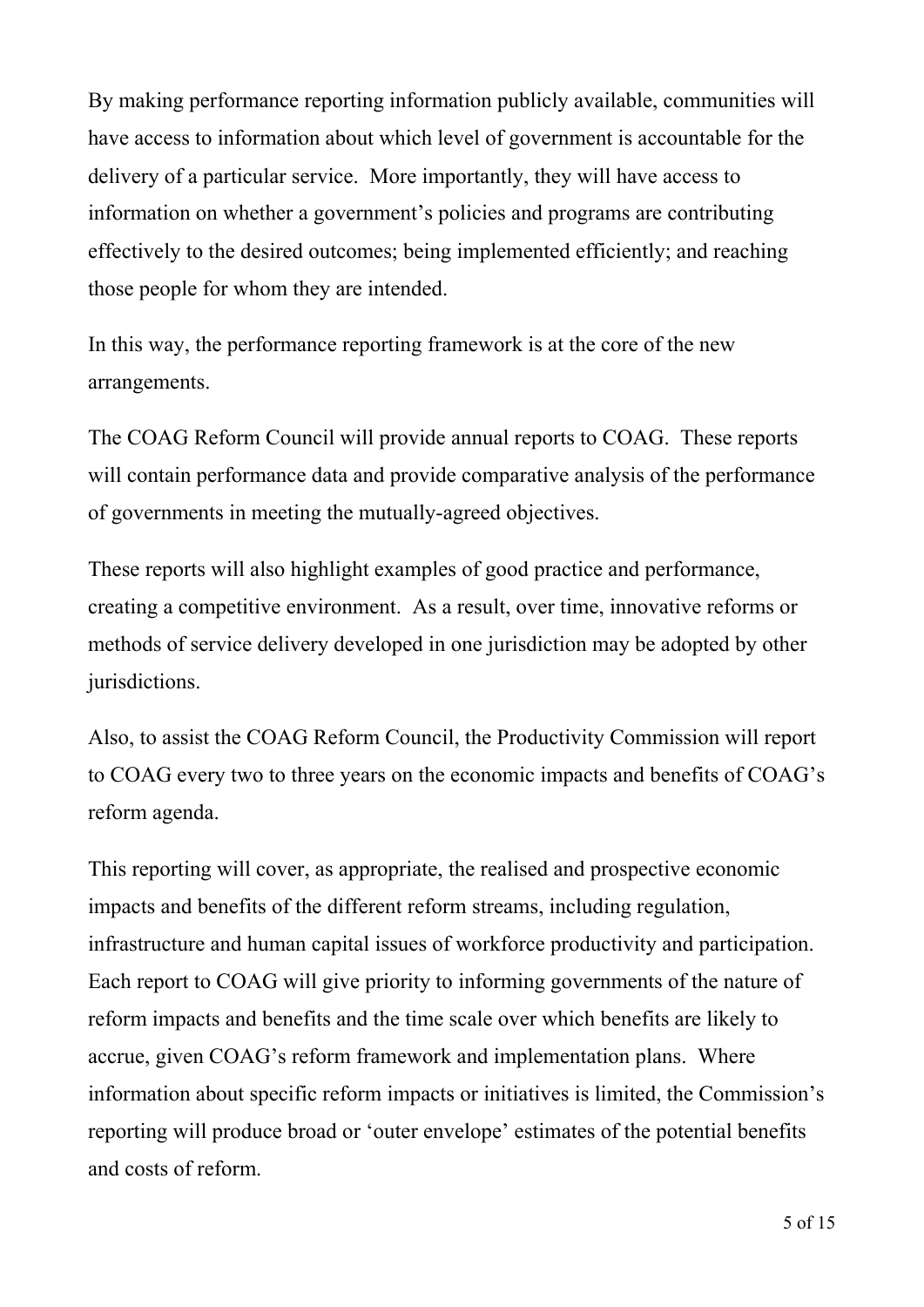Both the COAG Reform Council and Productivity Commission reports will be publicly available. The media and other commentators will play a role in keeping governments accountable.

The performance reporting framework will rely on the assessment of performance indicators to measure the extent to which objectives, outcomes and outputs are being achieved. Ideally, performance indicators should be ambitious, otherwise there is a risk that benchmarks are set too low and the opportunity to drive reform will be lost.

To support underlying data collection activities, the 2009-10 Budget provided additional funding to data collection agencies, including the Australian Institute of Health and Welfare, the Australian Bureau of Statistics and the National Centre for Vocational Education Research. Funding was also provided to the Productivity Commission to collate this performance information and provide it to the COAG Reform Council for independent assessment.

Also, to support the development of these ambitious reforms a better understanding of the evidence base will also be required in some areas. An example of how governments are working towards a greater understanding is the Indigenous reform agenda. Since December 2007, COAG has made overcoming Indigenous disadvantage a priority and governments have invested substantial additional funds. The National Indigenous Reform Agreement sets out the objectives, outcomes and outputs needed to close the gap in Indigenous disadvantage.

Key to achieving these objectives will be an improved understanding of the evidence base. In part, this will entail addressing data gaps associated with Indigenous related performance indicators. To support improvements in performance reporting, the Commonwealth is providing an additional \$46.4 million over four years to fund work undertaken by national data agencies, such as the Australian Bureau of Statistics and the Australian Institute of Health and Welfare as part of the National Integrated Strategy for Closing the Gap in Indigenous Disadvantage.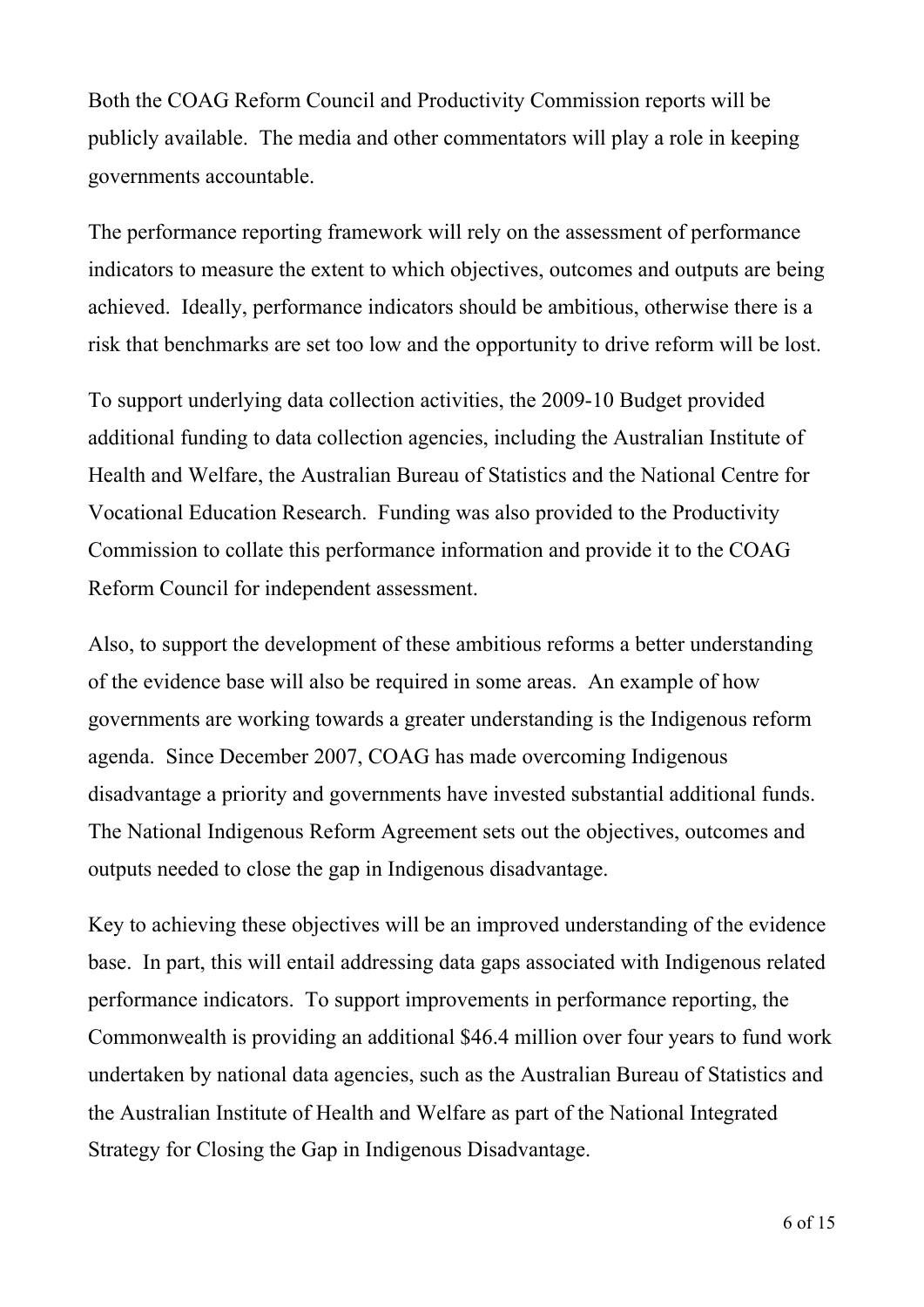# **Financial reporting**

#### [Slide 6 – CLICK – Four key elements of the new framework – Financial reporting]

The Commonwealth Treasury is responsible for the efficient administration of payments to, and through, the States and Territories. These payments cover assistance under the five National Agreements, general revenue assistance payments and assistance under National Partnerships.

The Commonwealth Treasury Portfolio Budget Statements provide detailed information on the new centralised payments, including programs for which Treasury is appropriated under the *Federal Financial Relations Act 2009*.

### **Incentives for reform**

#### [Slide 6 – CLICK – Four key elements of the new framework – Incentives for reform]

A key aspect of the reforms is National Partnership payments, which act as a mechanism to drive reforms or improve service delivery standards through incentive payments. National Partnership payments are provided to the States to:

- support the delivery of specified outputs or projects;
- facilitate reforms; or
- reward those jurisdictions that deliver on nationally-significant reforms.

These payments have a strong collaborative foundation with each being supported by a National Partnership agreement which defines mutually-agreed objectives, outcomes, outputs and performance benchmarks.

The reward payments encourage the achievement of ambitious performance benchmarks, acting as a driver for reform. They do this by providing incentives to States to improve outcomes through more efficient service delivery and creating a competitive environment, and provide better outcomes than could be achieved without collaboration between governments. Reward payments would not be paid to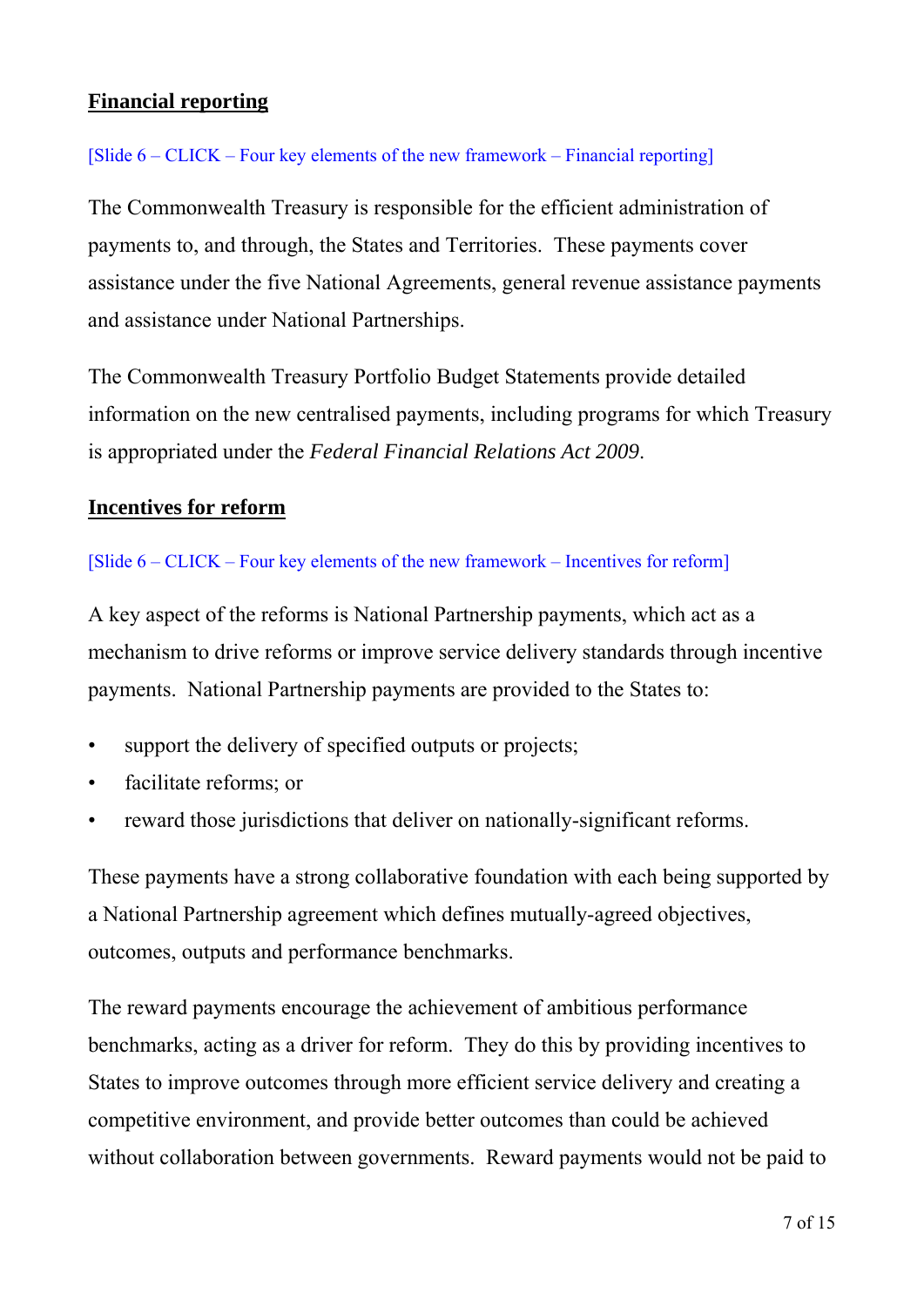a jurisdiction until an independent assessment by the COAG Reform Council demonstrates that performance benchmarks have been achieved.

The other types of National Partnership payments ― project and facilitation ― support the delivery of specific projects by providing funding to the States. Existing payments for specific purposes and election commitments have become National Partnership project payments.

Investments from the Commonwealth's Nation Building Funds that are directed to State and Territory infrastructure projects are also treated as National Partnership payments.

Facilitation payments are used to assist a state or territory to lift standards of service delivery or to encourage the States and Territories to agree to implement ambitious reforms.

The new framework is flexible. Its collaborative approach has enabled the Commonwealth and States and Territories to work together to tackle the global financial crisis and respond quickly to recent economic challenges. The framework has provided the mechanism to allow the Commonwealth and States and Territories to implement elements of the fiscal policy response including the Nation Building and Jobs Plan and the Compact with Young Australians.

Another example of outcomes associated with a National Partnership agreement can be seen in The First Home Owners Boost agreement. This agreement has the following outcomes:

- (a) assist first home buyers to enter the housing market; and
- (b) provide stimulus to the housing market.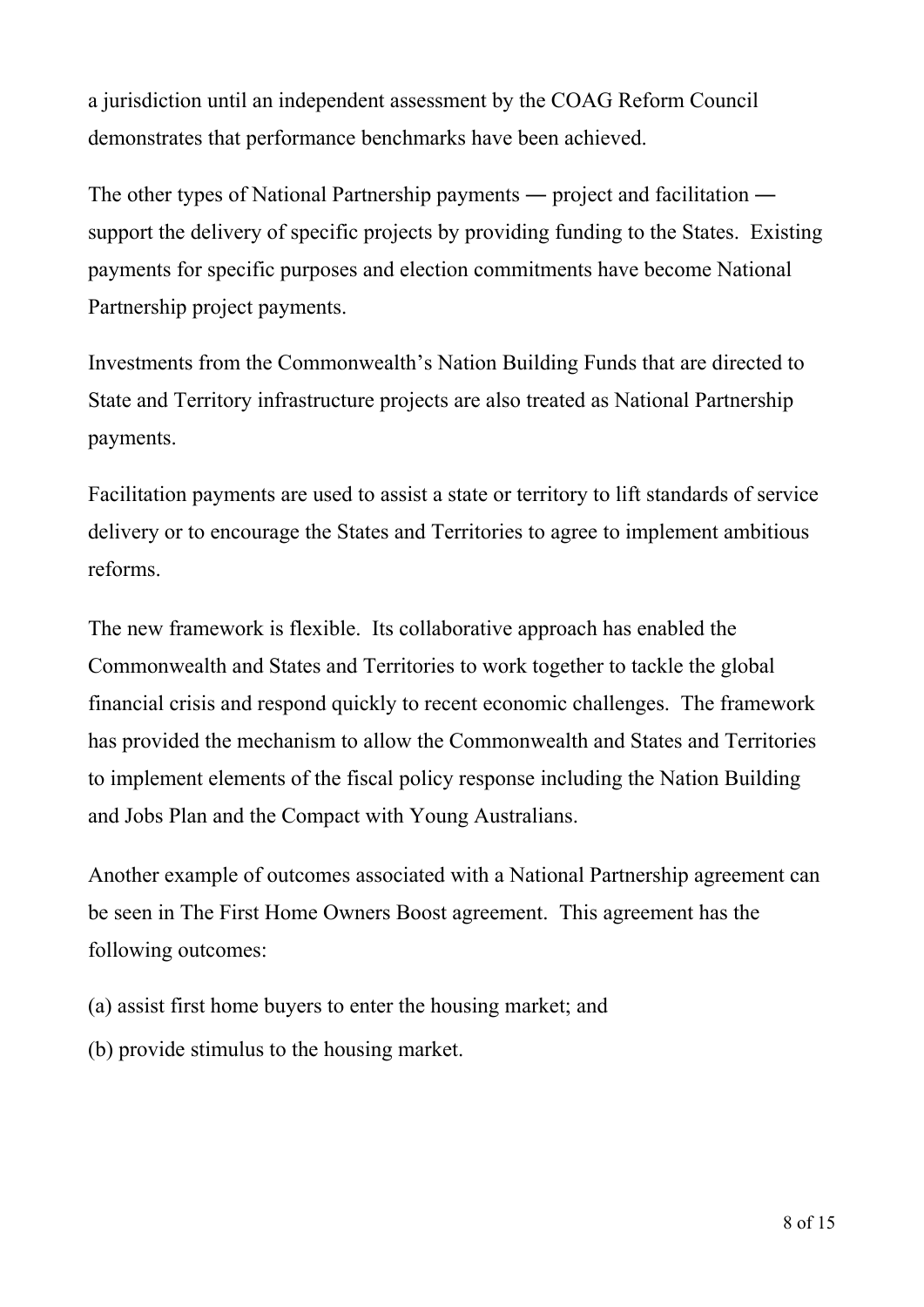# **Australia's Future Tax System review**

#### [Slide 7 – Australia's Future Tax System (AFTS) review]

The new framework for federal financial relations committed governments to an ambitious forward-looking agenda based on continuous reform. Previously federal financial relations have changed in an *ad hoc* way, with reforms often designed to support other policy objectives to address a crisis at a particular point in time.

Alongside Commonwealth funding of State and Territory service delivery, the tax system also plays an important role in funding quality public services that benefit individuals as well as the economy more broadly. The new framework recognises further reform of Commonwealth, State and Territory taxes as an integral part of improving federal financial relations.

Tax reform was a large part of the previous *Intergovernmental Agreement on the Reform of Commonwealth-State Financial Relations*, which was signed in 1999. The States agreed to a number of reforms, including abolishing a number of taxes which had been identified as inefficient, and were provided with the ongoing revenue from the goods and services tax (GST) in return. The ongoing GST payments were available for use by the States and Territories for any purpose.

The new framework does not set out a new agenda for tax reform. But further tax reform is consistent with, and complementary to, many of the objectives of the new framework. For this reform, is expressly foreshadowed in the *Intergovernmental Agreement on Federal Financial Relations*.

Improving the design of taxes and the way that they are applied across levels of government can provide all levels of government with sufficient and sustainable revenue. This funds expenditure, provides returns for undertaking reforms, increases transparency, reduces complexity and compliance costs, and enhances the efficiency and equity of the tax system. It is important that both the collection of revenue, via taxes and other charges, and the expenditure of this revenue reinforce these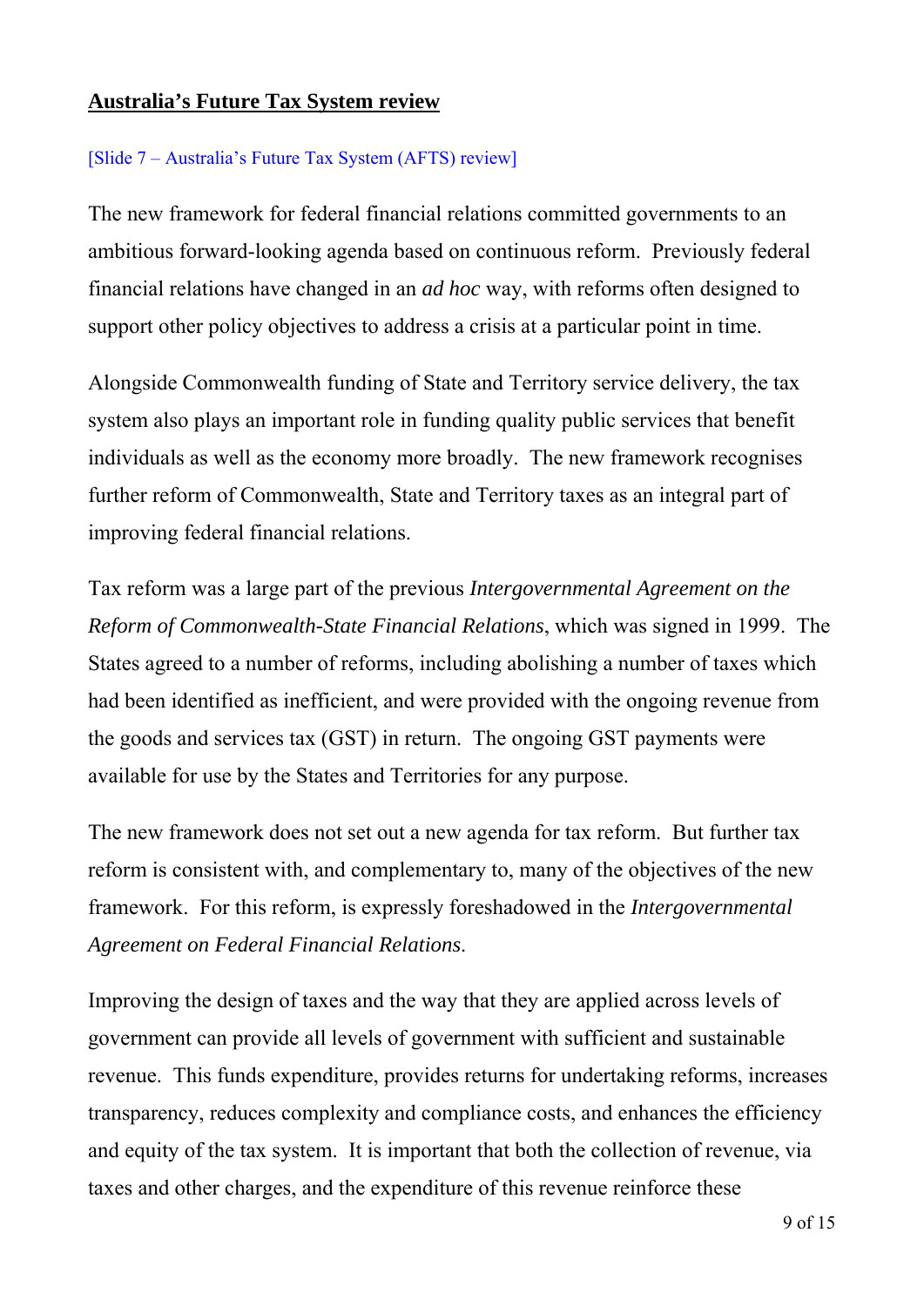principles. While the new framework has improved the expenditure of revenue, there is still some way to go on in terms of how this revenue is raised.

A recent report, *State business tax reform: seeding the tax reform debate,* which was commissioned by the Business Coalition for Tax Reform (the BCTR)<sup>[2](#page-9-0)</sup>, is an important contribution to public debate. The report contained three options for state tax reform which are estimated to increase GDP in the long run by up to 1.7 per cent. Clearly, this is not an insignificant number<sup>[3](#page-9-1)</sup>. Further, it is possible that reforms could be larger than that outlined in the report, which could result in a larger gain to GDP than that estimated.

The Australia's Future Tax System (AFTS) review will look at the current tax system and make recommendations to position Australia to deal with the demographic, social, economic and environmental challenges of the  $21<sup>st</sup>$  century and enhance Australia's economic and social outcomes. This includes considering State and Territory taxes and the appropriate administrative arrangements for the tax-transfer system across the federation.

#### [Slide 8 – Chart 1 – Vertical fiscal imbalance since federation]

 $\overline{a}$ 

When considering tax reforms and the federation's administrative arrangements, an important feature of the Australian federation is vertical fiscal imbalance (VFI). VFI results when a level of government has expenditure functions that are not wholly financed through its own assigned revenue sources.

At the recent AFTS tax and transfer policy conference, Professor Richard Bird noted that the current states of affairs in federations are a reflection of each federation's

<span id="page-9-0"></span> $2<sup>2</sup>$  The report was undertaken by the Centre for International Economics and can be found at http://www.thecie.com.au/content/publications/BCTR\_Final%20report\_27\_March%2009.pdf

<span id="page-9-1"></span><sup>3</sup> For comparison, in its 2005 *Review of National Competition Policy Reforms*, (Inquiry Report No. 33, Productivity Commission, Canberra, March), pp 36, the Productivity Commission found in its previous quantitative modelling (in 1995 and 1999) that the " 'outer envelope' of potential improvements from implementing NCP reforms yielded estimates of GDP gains in the long term of up to 5.5 per cent."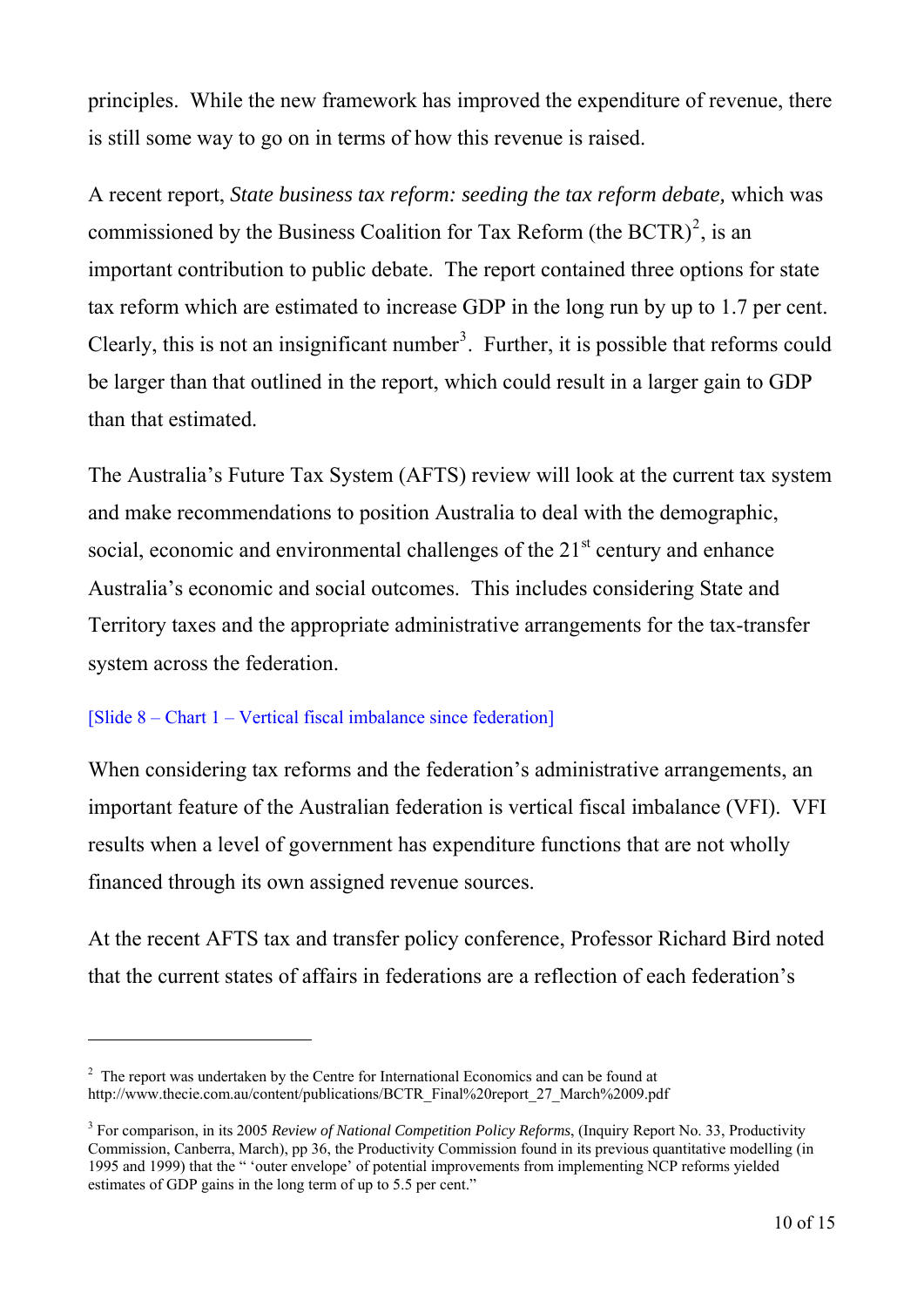unique history. In this context, while Australia currently has a high level of VFI when compared to other federations, this has not always been the case (see Chart 1).

So should we worry about VFI being this high? This is a genuinely open question. VFI can have both benefits ― through allowing a more efficient and simpler tax system — and costs — stemming from a possible blurring of accountability<sup>[4](#page-10-0)</sup>. Therefore, the Australian community, through its governments, will need to decide how much VFI is appropriate in the Australian context.

The reforms contained in the 1999 Intergovernmental Agreement highlight this trade-off. There is little doubt that the abolition of a range of inefficient taxes (both Commonwealth and State) and replacing them with the GST increased the efficiency of Australia's tax system. On the other hand, the States and Territories had taxes which they had complete control over replaced with revenue from a tax whose rate and base can be changed only with unanimous agreement of nine governments. This resulted in an increase in measured VFI.

There are mechanisms which can allow the federation to minimise the costs of this trade-off, particularly in relation to taxation arrangements. It does not have to be the case that the same level of government undertakes all three functions of tax policy in a federal system — design, administration and distribution of revenue. Indeed, with intergovernmental cooperation, arrangements can help to minimise the costs associated with taxation in a federal system.

For example, an option raised at the recent AFTS conference was that the States could be allowed to vary rates of centrally administered tax bases. Such an arrangement might reduce tax base erosion, and make it easier for businesses to understand and comply with their obligations, while still providing the States and Territories with the flexibility to respond to jurisdiction-specific preferences. As the

 $\overline{a}$ 

<span id="page-10-0"></span><sup>4</sup> For more information on these costs and benefits see Chapter 10 of *Australia's future tax system: architecture of Australia's tax and transfer system*, which can be found at <http://taxreview.treasury.gov.au/content/Paper.aspx?doc=html/Publications/papers/report/index.htm>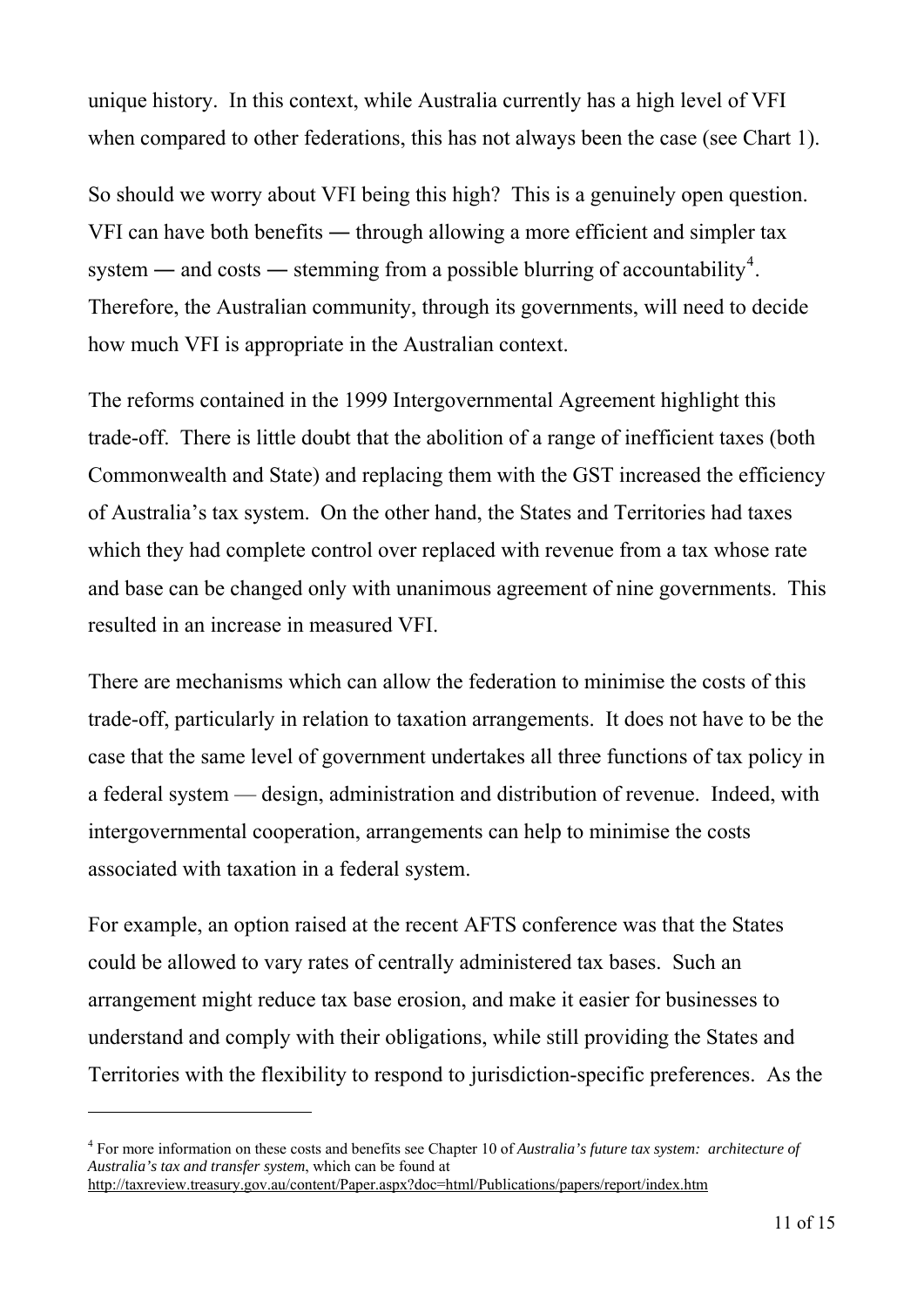new framework for federal financial relations highlights, moving to a new set of arrangements can be challenging, however, the rewards for overcoming such challenges are potentially large.

Last December, the tax review panel identified a number of broad issues to frame consideration of Australia's future tax-transfer system<sup>[5](#page-11-0)</sup>. Three of those issues  $$ increasing globalisation, demographic change and the role of technology ― are particularly relevant to State and Territory finances.

Globalisation means economic activities across countries are becoming increasingly integrated and government tax bases are becoming more mobile.

Demographic change will affect different (federal, state and local) tax bases and expenditure in different ways. These pressures will influence federal financial relations.

Emerging technologies have the potential to redefine the way we design and administer the tax-transfer system, with significant implications for both compliance and operating costs.

Theory can also assist in assigning tax functions appropriately between levels of governments. As Ken Henry recently outlined<sup>[6](#page-11-1)</sup> "the theory of tax assignment, developed by Richard Musgrave and others suggests that in a federal system, lower level jurisdictions should avoid using taxes for the purposes of income redistribution and macroeconomic stabilisation. These functions are more appropriately assigned to the national level." Also, theory suggests that, in general, lower level jurisdictions should avoid tax bases which are mobile between jurisdictions.

 $\overline{a}$ 

<span id="page-11-0"></span> $<sup>5</sup>$  For more information see the Australia's Future Tax System, Consultation paper, December 2008 available at</sup> [http://www.taxreview.treasury.gov.au/content/ConsultationPaper.aspx?doc=html/Publications/Papers/Consultation\\_Pap](http://www.taxreview.treasury.gov.au/content/ConsultationPaper.aspx?doc=html/Publications/Papers/Consultation_Paper/index.htm) [er/index.htm](http://www.taxreview.treasury.gov.au/content/ConsultationPaper.aspx?doc=html/Publications/Papers/Consultation_Paper/index.htm) 

<span id="page-11-1"></span><sup>&</sup>lt;sup>6</sup> For further detail see Dr Ken Henry's speech on  $27<sup>th</sup>$  March 2009 at the 2009 Commissioners' Conference in Sydney available at<http://taxreview.treasury.gov.au/Content/Content.aspx?doc=html/speeches/04.htm>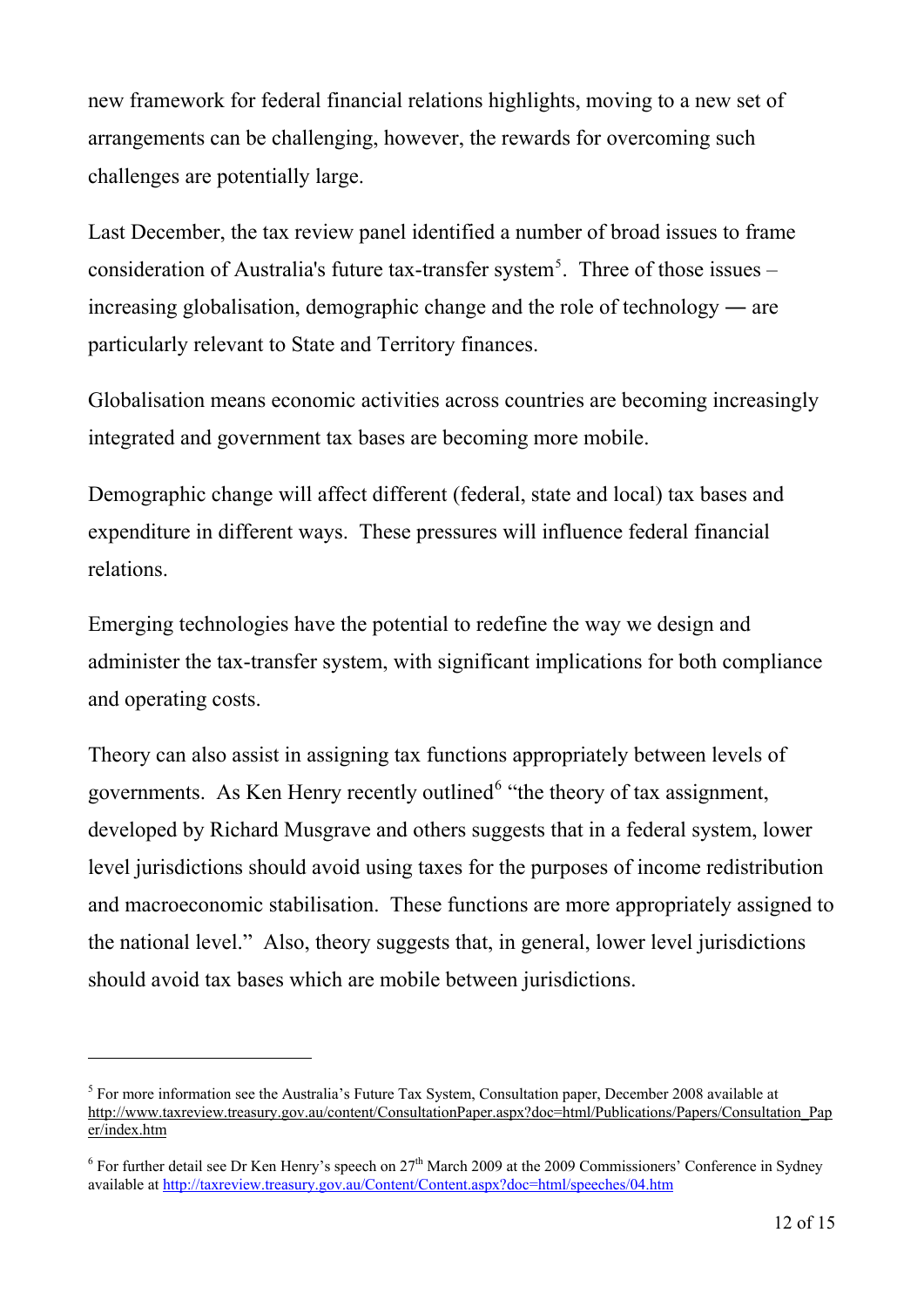Recent experience in Commonwealth-State relations augurs well for further tax reform.

The AFTS review provides a good opportunity to continue the reform of federal financial relations if governments work collaboratively. I, like the rest of you, will be interested to see where the review panel settles on the significant issues surrounding intergovernmental relations.

## **But there is still work to be done**

## [Slide  $9 - But$  there is still work to be done]

The new financial relations framework has been the catalyst for a major cultural shift for both the Commonwealth, and the States and Territories. It will take time for all jurisdictions to adjust to the new arrangements and maximise their potential. Moreover, there is considerable work remaining to deliver on the outcomes envisaged.

As with all new systems, the detail of the framework will need refining with the experience of implementation. This is likely to involve:

- improving data sources to align them with performance indicators;
- refining performance indicators to align them more closely to desired outcomes;
- changing the mix of funding, such as greater use of reward payments over facilitation payments in National Partnerships to encourage improvements in service delivery models; and
- considering additional service delivery areas under National Agreements and National Partnerships as government priorities change.

Importantly, the effectiveness of the new framework depends on informed public debate about performance. How governments, stakeholders and commentators utilise the COAG Reform Council's and Productivity Commission's reports will be an important factor.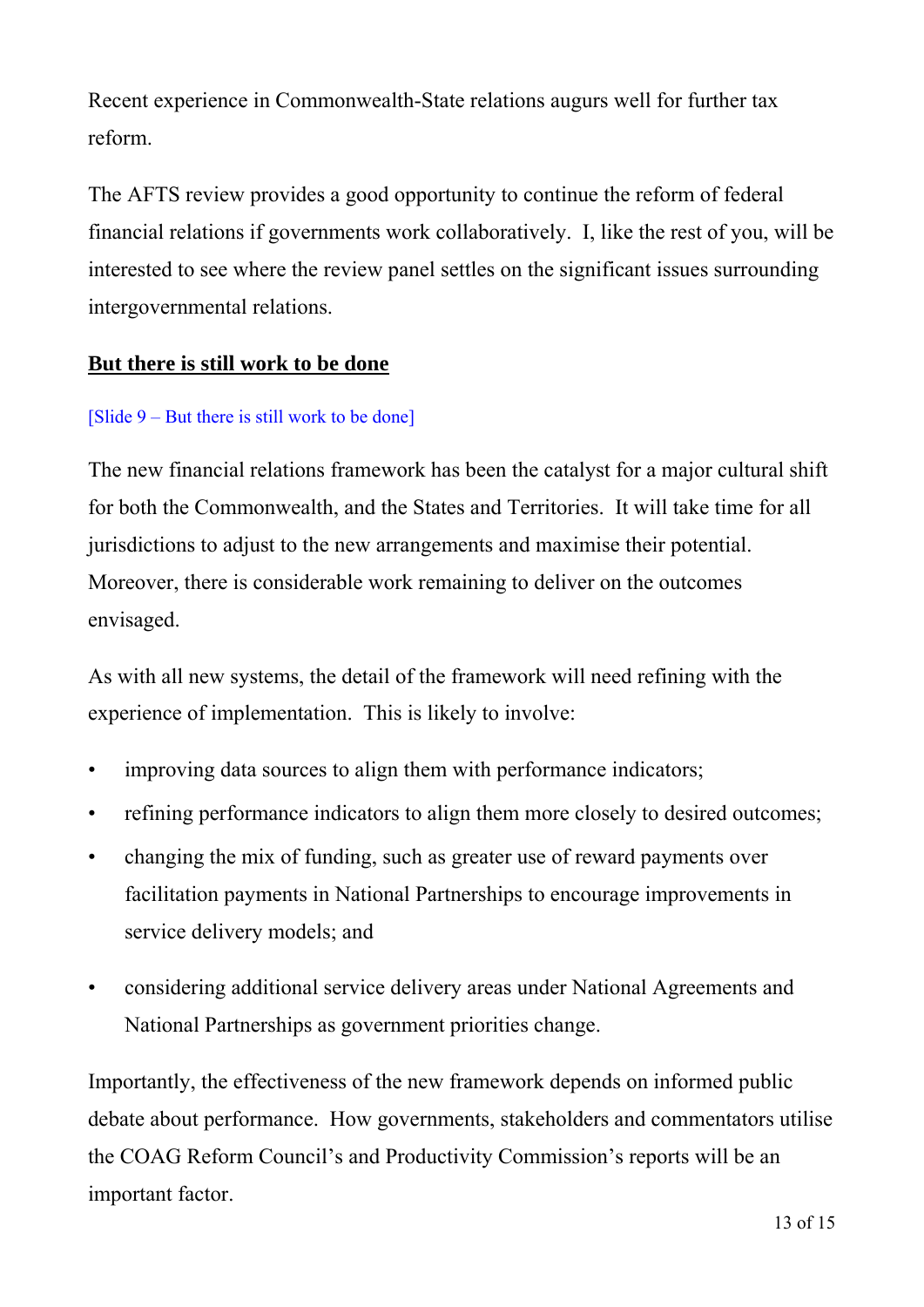Many of the National Partnerships set outcomes which focus on nationally consistent approaches to areas of national importance, for example the Seamless National Economy National Partnership. It will remain important that this national consistency in not lost in the implementation process.

The development of the new performance reporting framework also provides an opportunity to move, as far as possible, to a single, integrated national reporting system that will reduce collection costs and confusion in interpreting government performance.

This ambitious goal set by COAG is being overseen by the Ministerial Council for Federal Financial Relations. In the short term, the Ministerial Council is focussing on the implementation of the performance reporting framework including the indicators associated with National Agreements and National Partnerships.

The global recession is significantly affecting the Australian economy and increasing the fiscal challenges for all levels of government. Notwithstanding these conditions, it remains important for all levels of government to continue to implement reforms in priority areas, while ensuring fiscal sustainability over the medium term.

One area where COAG has spent less time in the past 18 months, is considering changes to roles and responsibilities. Properly implemented, the new framework should the sharpen focus.

The new framework would be complemented by effective tax reform at both the Commonwealth, and the State and Territory levels. The AFTS review provides an opportunity for such tax reform to occur. All levels of government should gain from further tax reform. Experience suggests that successful implementation of state tax reforms will require effective cooperation and coordination between the Commonwealth and the States and Territories.